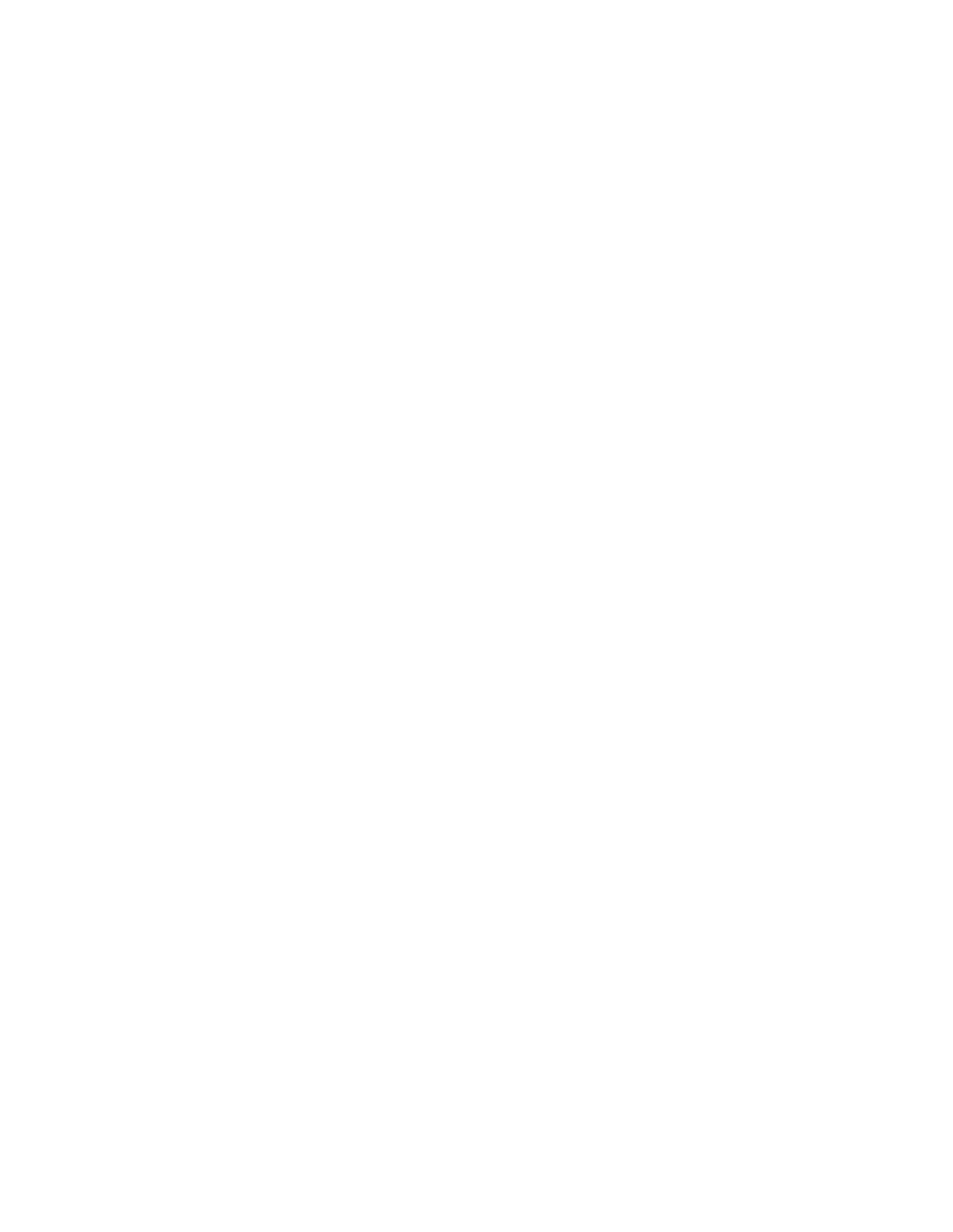October 17, 2002

| TO:      | Pierce County Council            |
|----------|----------------------------------|
| FROM:    | John Ladenburg, County Executive |
| SUBJECT: | 2003 Pierce County Budget        |

Submitted herein is the proposed Pierce County Budget for fiscal 2003. This budget reflects the fiscal realities confronting county government, the impact of a sluggish economy, and the need to make priority decisions in order to protect and augment our most vital services. Even with our fiscal limitations, my administration remains committed to effectively addressing the challenges and opportunities before us. These include public safety staffing, the opening of the New Jail, justice services workload, growth management, effective land use regulations enforcement, the endangered species act, our transportation network, flooding concerns, and intergovernmental cooperation. It is our responsibility to exhibit leadership in addressing these issues, and to provide cost-effective public services to our citizens.

# **Budget Summary Highlights**

The proposed 2003 Pierce County Budget totals \$737,147,567, which is a decrease of \$51.5 million (6.5%) from 2002. Most of the decrease is due to reduced construction expenses (e.g. the New Jail project will be completed in 2002, except for the Main Jail Remodel) and the impact of I -747 (1% property tax limit).

This is the second budget year which has been impacted by the crippling effects of I-747. This has caused great difficulty for our government, and for most governmental entities in the State of Washington. This initiative, the weak state of the economy, and the cutbacks in State funding resulting from their current biennium budget problems have all combined to create a severe budget crunch. The resultant revenue limitations have made it impossible for us to meet all the budget requests from our department directors, or to satisfy all service requests from our citizens.

#### *Our primary budgetary goal still remains achieving an appropriate balance between the need to adequately fund public safety and justice system programs, while at the same time avoiding severe impacts to all the other services provided by the County.*

In terms of overall approach to the budget, the following assumptions, considerations, and priorities guided our deliberations and recommendations:

First, existing challenges involving **criminal activity, domestic violence, meth labs and other drug activity will continue to place great pressure on public safety and justice services**. We have maintained the programs previously budgeted to combat these major problems, and are enhancing priority services where circumstances warrant and finances permit.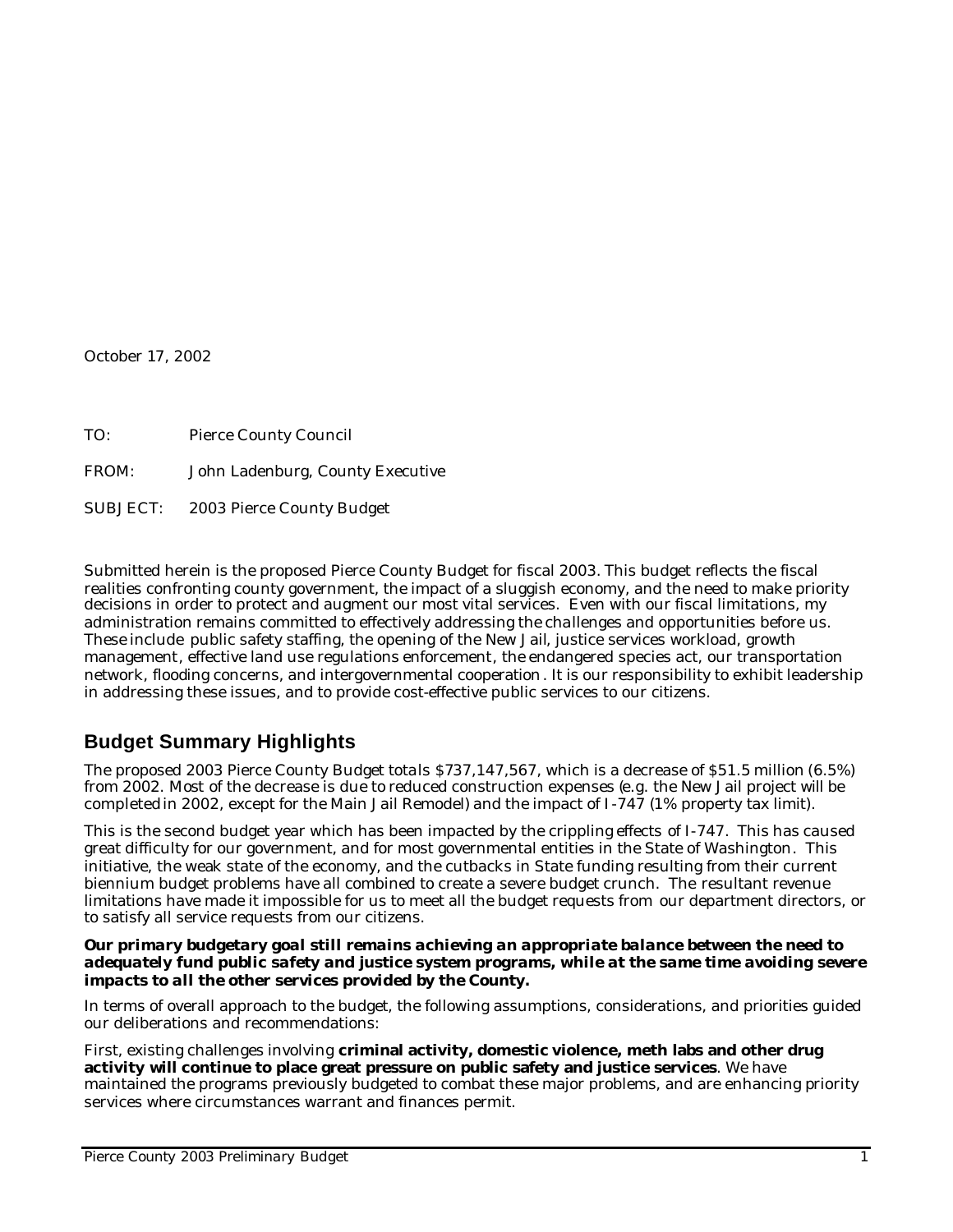Second, the **New Jail** is substantially completed and is scheduled to be placed in operation late this fall. Although there are large expenses associated with this enterprise, our multi -year financing plan has allowed us to meet those costs without significant reductions in other General Fund programs.

Third, for most of our General Fund programs, this must be considered a **"status quo" budget**. In these times of financial stress, we consider our ability to substantially maintain the status quo to be a major accomplishment.

Fourth, we will continue to emphasize **pro-active prevention programs.** This budget funds many of the alternatives to incarceration programs recommended by the Criminal Justice Task Force , including county funding for the Breaking the Cycle Program. These programs will both reduce future jail costs and promote behavior modifications leading to decreased criminal activity.

Fifth, we will continue to fund balanced **Land Use Regulatory** programs, solid **Road Maintenance** services; and a **substantial Parks and Recreation program** utilizing recently approved parks sales tax and real estate excise tax funding sources.

# **Performance Measures**

For the 2003 budget we are replacing the previous "mission driven budget objectives" program with department Performance Measures. These Measures are more limited in number and focus on the most vital aspects of each departments operation.

# **I. GENERAL FUND**

As the name implies, this is the fund that receives undesignated revenues which can be budgeted for any

appropriate County purpose. This fund finances the majority of the traditional services associated with County government. Most of the budget deliberations center around this fund since it provides the most flexibility in terms of resource allocation alternatives.

### **A. General Fund Revenues**

A more detailed listing of General Fund Revenues is presented in the General Overview section of this budget document. A summary of the 2003 revenues, with a comparison to the current year, is shown in the following table.

Our revenue projections are based largely upon the following assumptions:

- a) The local economy will grow at a relatively slow pace in 2003. The level of economic growth will be sharply less than that experienced in the 1995-2001 fiscal years.
- b) Inflation will be approximately 2-3% next year, thus giving a modest boost to Sales Taxes, Intergovernmental Revenues, and Charges for Services.
- c) Interest rates will stay at their current very low levels, which will result in less interest revenues than were earned in recent periods.
- d) We will continue to receive city contract revenues for several major services (principally police services, jail, roads maintenance, and court services).

Based upon the above assumptions and an in-depth review of our revenue patterns, we are projecting a growth in General Fund revenues of 2.4% in 2003. However, the 2002 budget also included an allocation of \$6,285,000 in Prior Fund Balance. Since the recommended use of Prior Fund Balance in 2003 is only \$2,417,000, the resulting increase in **available resources** to finance next year's budget is only .6%.

| <b>GENERAL FUND REVENUE SUMMARY</b> |                   |                  |                           |                |  |  |  |  |
|-------------------------------------|-------------------|------------------|---------------------------|----------------|--|--|--|--|
|                                     | 2003              | 2002             | <b>Absolute</b>           | <b>Percent</b> |  |  |  |  |
|                                     | <b>Budget</b>     | <b>Budget</b>    | Change                    | Change         |  |  |  |  |
| <b>General Property Taxes</b>       | 74,190,190<br>\$. | 71,270,800<br>\$ | $\mathbb{S}$<br>2,919,390 | 4.1%           |  |  |  |  |
| Law Enforcement Property Taxes      | 8,490,470         | 8,108,270        | 382,200                   | 4.7            |  |  |  |  |
| <b>Other Taxes</b>                  | 8,899,540         | 8,699,000        | 200,540                   | 2.3            |  |  |  |  |
| Sales Taxes                         | 41,290,000        | 39,240,000       | 2,050,000                 | 5.2            |  |  |  |  |
| <b>Licenses and Permits</b>         | 5,435,030         | 5,382,110        | 52,920                    | 1.0            |  |  |  |  |
| Intergovernmental Revenue           | 36,852,430        | 39,494,780       | (2,642,350)               | (6.7)          |  |  |  |  |
| <b>Charges for Services</b>         | 29,230,430        | 26,752,258       | 2,478,172                 | 9.3            |  |  |  |  |
| <b>Fines and Forfeitures</b>        | 4,954,680         | 4,488,270        | 466.410                   | 10.4           |  |  |  |  |
| Interest Revenue                    | 7,543,430         | 9,474,700        | (1,931,270)               | (20.4)         |  |  |  |  |
| <b>Other Miscellaneous Revenue</b>  | 3,362,470         | 2,201,948        | 1,160,522                 | 52.7           |  |  |  |  |
| <b>Subtotal Revenues</b>            | \$220,248,670     | \$215,112,136    | \$<br>5,136,534           | 2.4%           |  |  |  |  |
| Fund Balance                        | 2,417,000         | 6,285,000        | (3,868,000)               | (61.5)         |  |  |  |  |
| <b>Total Available Resources</b>    | \$222,665,670     | \$221,397,136    | \$<br>1,268,534           | 0.6%           |  |  |  |  |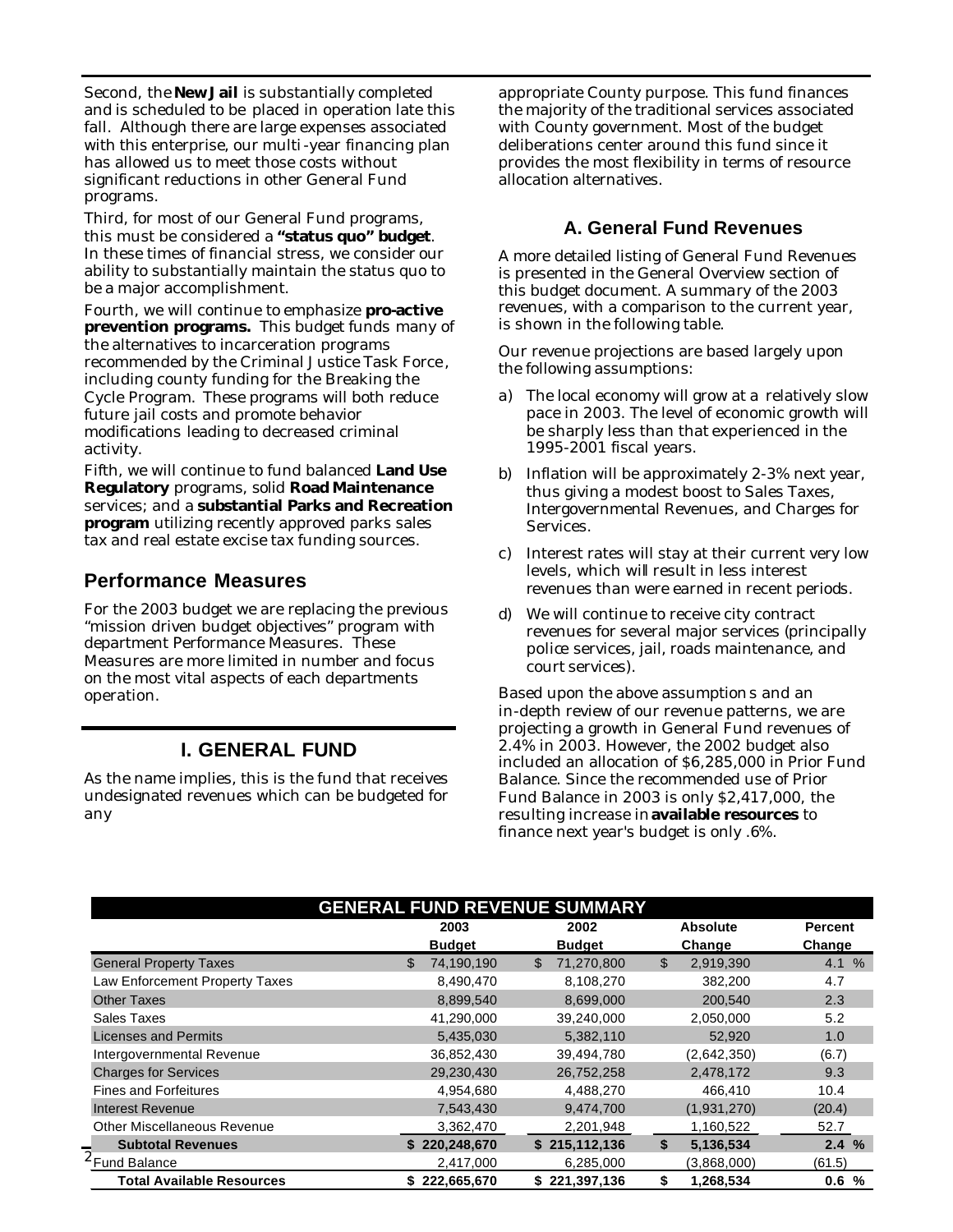Following is a detailed discussion regarding the changes in each major category of revenue:

**General and Law Enforcement Property Taxes** are projected to increase by 4.1% and 4.7% respectively in 2003. This increase is based upon two factors. The first is the 1% available under I - 747. The second, and most important factor, is the tax growth related to new construction and improvements.

**Other Taxes** are simply increasing with inflation.

**Sales Taxes** are projected to increase by 5.2% in 2003. This is based upon the actual revenue patterns for 2002 Y-T-D, coupled with projections for moderate growth in the next 12-16 months.

**Licenses and Permits** are projected to grow by a modest 1.0% in 2003, reflecting proposed fee increases in P.A.L.S.

**Intergovernmental Revenues** – this category of revenue is projected to show a bottom-line decrease of 6.7% in 2003. This is because a) Federal and State Grants will be below the 2002 level, and b) we will no longer receive "MVET back-fill" monies from the State. It should be noted that the loss of grant funding will often (but not always) result in a corresponding reduction in expenditures.

**Charges for Service Revenues** are estimated to be above the 2003 budget by 9.3%. This bottom-line change is composed of many dramatic changes in specific revenue sources, both increases and decreases:

- 1) Recording Fees are currently running well above 2002 budgeted levels, and we are projecting that increased level of activity to continue in the new year.
- 2) Election expense reimbursements will be significantly above 2002 because the state is required to reimburse us for their election costs in odd numbered years.
- 3) Indirect Cost Charges to other funds will increase by 19%, due to the figures generated by the plan methodology. This reflects the growth in our non-General Fund activities.
- 4) An increase in P.A.L.S. fees is included in the proposed budget.

**Fines and Forfeits** are projected to be above the 2002 Budget by 10.4%, based mostly upon the actual revenue pattern in the current year.

**Interest Revenues** are projected to show a major decline from the 2002 budgeted amounts, due to the decreases in interest rates over the last 12 to 18 months.

**Miscellaneous Revenues** will increase by 53% in 2003, due largely to the transfer of \$900,000 from the Road Fund to partially finance Sheriff traffic enforcement costs.

**Prior Fund Balance** use was budgeted at \$6,285,000 in 2002, of which \$3.6 million was for the computerized appraisal and tax administration system (one -time allocation). For next year we are recommending that we allocate only \$2,417,000, which will be used for Building Remodeling expenses (\$2,000,000) and other one time expenses in the 2003 budget (\$417,000).

#### **Percent Change in General Fund Revenues**



Comparative revenue increase figures for the last decade are shown in Figure 1. The projected increase of 2.4% in 2003 is the second lowest in the decade, due to four factors:

- a) Initiative 747 continues to erode our real financial base. The negative impact grows geometrically each year (see next page).
- b) In several of the preceding years there was a major new revenue source (e.g., state criminal justice funds, criminal justice sales tax, jail/juvenile sales tax, and the law levy transfer to the General Fund). No major new revenue source is projected to be forthcoming in 2003.
- c) During most years there are mid-year events which give rise to revenue increases, but which almost always are accompanied by at least a corresponding increase in related expenses (e.g., new specific grants, storm reimbursements, special elections). This could well happen again as fiscal 2003 unfolds; thus pushing the final percent increase above the originally budgeted 2.4%.
- d) The economy is much less robust than in earlier years, and the climb out of the state recession is projected to be gradual.

As you can gather from our earlier comments, I -747 casts a major shadow over our finances. This initiative limits the growth in taxes from existing property to only 1% per year (in place of the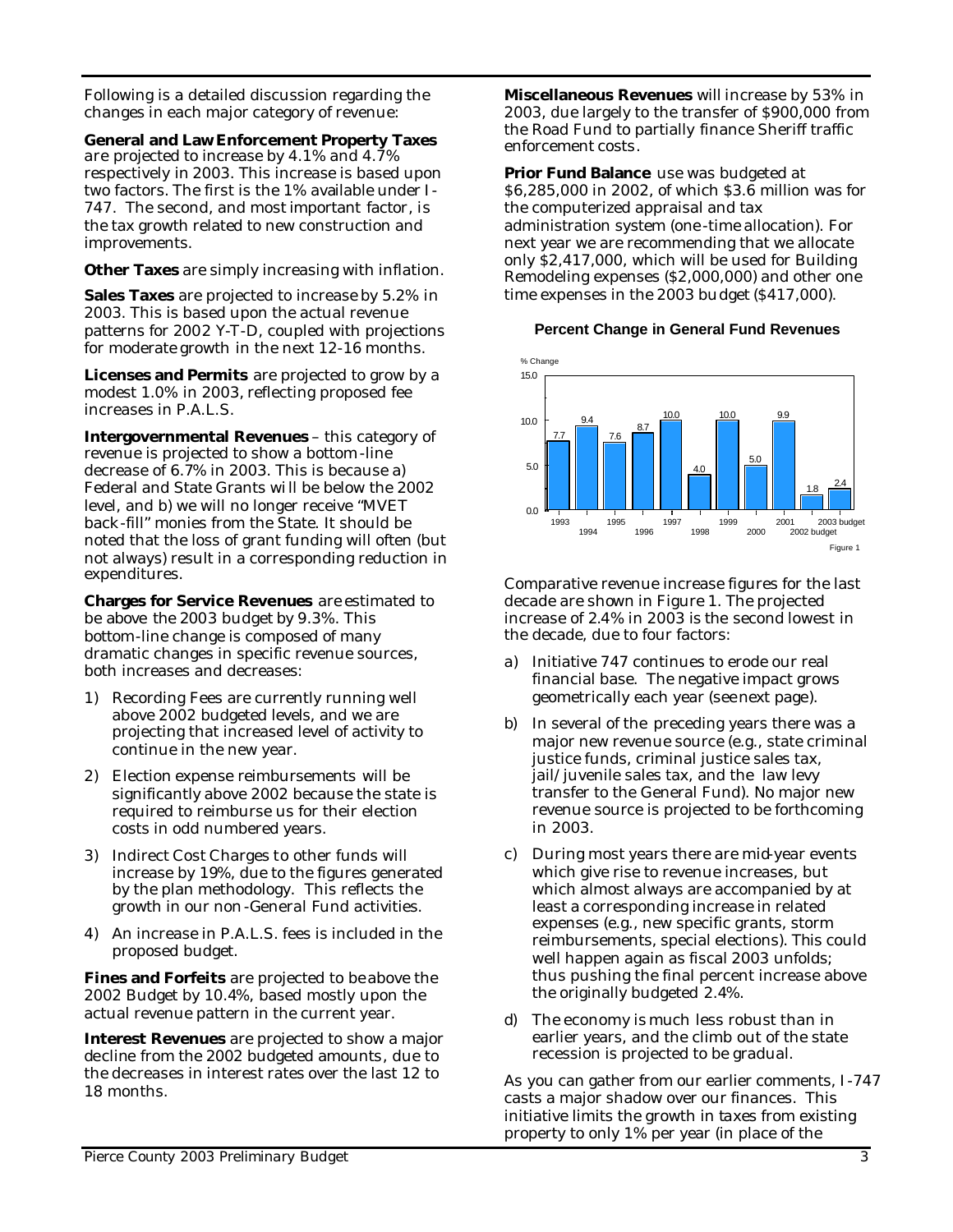previously available 6%). Such a limitation, which is well below the level of inflation, imposes severe fiscal contraints on the County. The inevitable result is that service cutbacks and staff reductions are necessary in this budget, and will grow in future years. The exact revenue loss over the next several years due to I-747 is difficult to precisely determine (depends upon inflationary increases in existing property values). To provide just one possible example, with a 4% annual growth in assessed valuation (excluding new construction) the potential revenue loss versus the 6% limit would be as follows:

| <b>General Fund</b> |                 |  |  |  |  |  |
|---------------------|-----------------|--|--|--|--|--|
| 2002                | \$<br>3,848,000 |  |  |  |  |  |
| 2003                | 8,033,000       |  |  |  |  |  |
| 2004                | 12,676,000      |  |  |  |  |  |
| 2005                | 17,801,000      |  |  |  |  |  |
| 2006                | 22,314,000      |  |  |  |  |  |
| Total               | 64,672,000<br>S |  |  |  |  |  |

These are very significant revenue losses, and are geometric in impact. By fiscal 2006, the revenue loss in just that year is equal to approximately 10% of our 2003 General Fund budget. The cumulative 5 year loss is more than the construction costs of the New Jail and New Parking Garage combined. The Road fund levy is also affected by I-747, although to a lesser extent (2003 loss estimated at \$1.7 million).

This initiative will result in an ine xorable erosion in our financial foundation and lead to significant reductions in public safety, the justice system, road maintenance, health services, and other vital county programs.

# **B. General Fund Expenditures**

The 2.4% revenue growth discussed in the preceding section would, especially in light of the opening of the New Jail, be insufficient to continue most programs and staff at the 2002 level. However, we have kept our expenses in check through modest salary increases, cost efficient technology investments, and district court consolidation. Despite those measures, we have had to reduce budgets in certain areas in order to provide resources to enhance vital programs and services.

The tables at the bottom of this page and on the next page summarize the 2003 General Fund Expenditure Budget, and compare it with the 2002 budget. The first table presents the General Fund according to **functional** category, while the second table simply lists each **departmental** budget.

As indicated by the functions table, the emphasis in 2003 continues to be Public Safety and Legal/Judicial services. If we exclude the 2002 C.A.T.S. allocation from our calculations, the General Fund expenditures increase is \$4.9 million. Approximately \$4.7 million of that increase is allocated to these two major functions. **That equals 96% of next year's budget increase.** In total, 75% of the entire General Fund budget is now allocated to these priority services. This percentage continues to grow by approximately 1% of the total each year, and is higher than other large Washington counties. This emphasis on public safety and justice services continues the pattern established over the last decade. Approximately 90% of all the staff added in the General Fund in the last decade have been in the Public Safety and Justice Services departments.

| <b>GENERAL FUND EXPENDITURES BY FUNCTION</b> |                       |                       |                           |                          |  |  |  |  |
|----------------------------------------------|-----------------------|-----------------------|---------------------------|--------------------------|--|--|--|--|
|                                              | 2003<br><b>Budget</b> | 2002<br><b>Budget</b> | <b>Absolute</b><br>Change | <b>Percent</b><br>Change |  |  |  |  |
| <b>General Government</b>                    | 30,359,310<br>\$      | 30,069,600<br>\$      | \$<br>289,710             | 1.0%                     |  |  |  |  |
| <b>Public Safety</b>                         | 111,722,470           | 108,025,521           | 3,696,949                 | 3.4                      |  |  |  |  |
| <b>Physical Environment</b>                  | 1,716,460             | 1,629,050             | 87,410                    | 5.4                      |  |  |  |  |
| Legal & Judicial                             | 55,187,940            | 54,154,521            | 1,033,419                 | 1.9                      |  |  |  |  |
| Economic Environment                         | 13,170,310            | 13,195,784            | (25, 474)                 | (0.2)                    |  |  |  |  |
| Mental/Physical Health                       | 3,535,100             | 3,569,990             | (34,890)                  | (1.0)                    |  |  |  |  |
| <b>Cultural &amp; Recreation</b>             | 6,974,080             | 7,114,670             | (140, 590)                | (2.0)                    |  |  |  |  |
| Computerized Appraisal Tax System            |                       | 3,638,000             | (3,638,000)               | (100.0)                  |  |  |  |  |
| <b>Total General Fund</b>                    | \$222,665,670         | \$221,397,136         | 1,268,534<br>\$           | 0.6<br>%                 |  |  |  |  |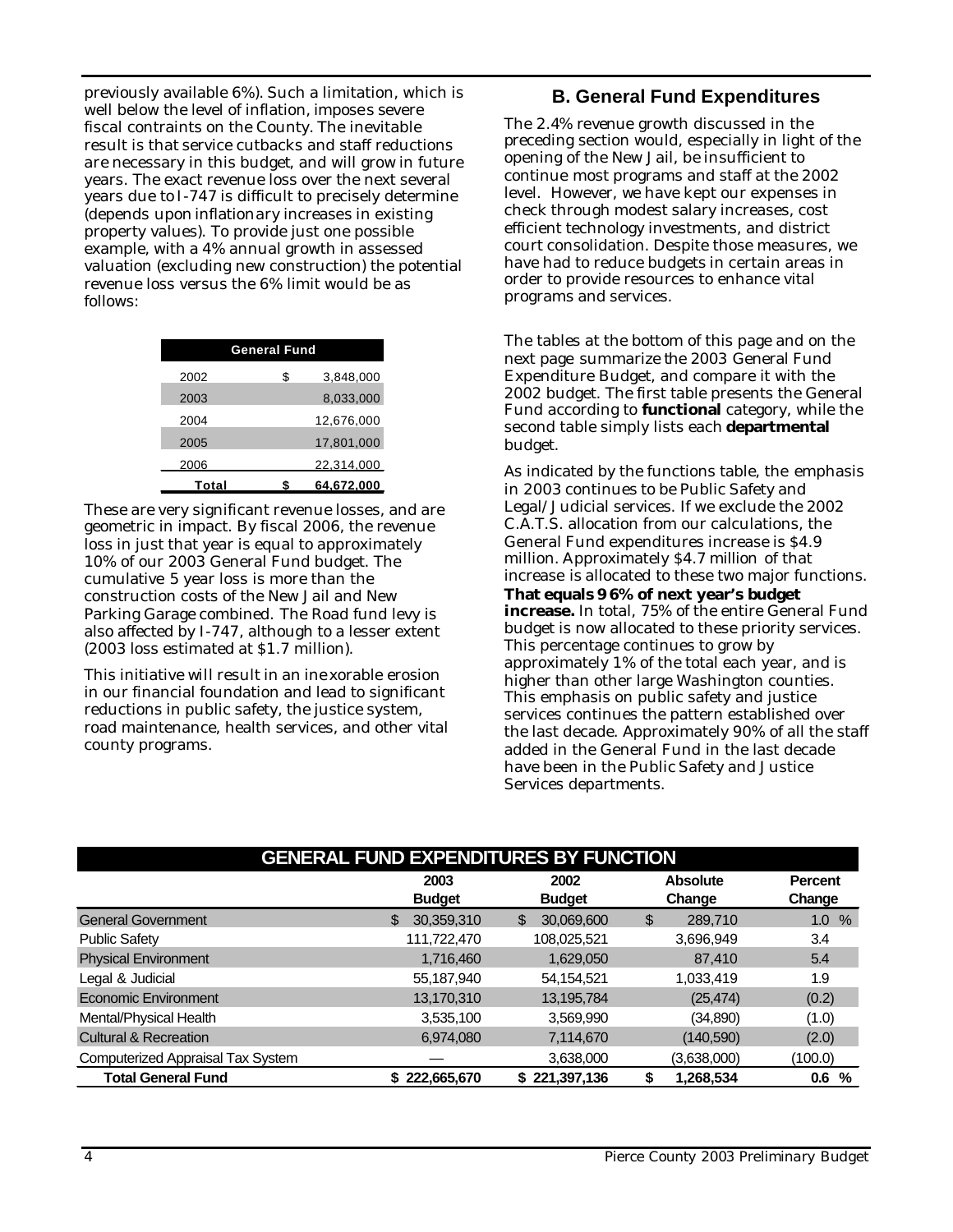| <b>GENERAL FUND EXPENDITURES BY DEPARTMENT</b> |     |               |               |               |                |                 |                |
|------------------------------------------------|-----|---------------|---------------|---------------|----------------|-----------------|----------------|
|                                                |     | 2003          |               | 2002          |                | <b>Absolute</b> | <b>Percent</b> |
|                                                |     | <b>Budget</b> |               | <b>Budget</b> |                | Change          | Change         |
| Assessor/Treasurer                             | \$. | 10,126,020    | $\mathcal{S}$ | 9,908,690     | $\mathfrak{S}$ | 217,330         | 2.2%           |
| <b>Assigned Counsel</b>                        |     | 9,684,780     |               | 9,759,770     |                | (74,990)        | (0.8)          |
| Auditor                                        |     | 5,682,570     |               | 6,224,150     |                | (541, 580)      | (8.7)          |
| <b>Bond Debt Service</b>                       |     | 2,070,640     |               | 1,936,260     |                | 134,380         | 6.9            |
| <b>Budget &amp; Finance</b>                    |     | 4,278,750     |               | 4,174,300     |                | 104,450         | 2.5            |
| <b>Building Remodel Projects</b>               |     | 2,000,000     |               | 1,500,000     |                | 500,000         | 33.3           |
| <b>Clerk</b>                                   |     | 3,630,220     |               | 3,698,020     |                | (67, 800)       | (1.8)          |
| Communications                                 |     | 553,090       |               | 547,920       |                | 5,170           | 0.9            |
| <b>Cooperative Extension</b>                   |     | 578,610       |               | 566,780       |                | 11,830          | 2.1            |
| Corrections                                    |     | 36,094,000    |               | 31,349,990    |                | 4,744,010       | 15.1           |
| <b>County Council</b>                          |     | 3,143,920     |               | 3,087,480     |                | 56,440          | 1.8            |
| <b>County Executive</b>                        |     | 948,000       |               | 928,630       |                | 19,370          | 2.1            |
| <b>District Court</b>                          |     | 6,527,040     |               | 5,558,400     |                | 968,640         | 17.4           |
| District Court # 2 Gig Harbor                  |     |               |               | 645,030       |                | (645,030)       | (100.0)        |
| District Court # 3 Eatonville                  |     |               |               | 265,530       |                | (265, 530)      | (100.0)        |
| District Court # 4 Buckley                     |     |               |               | 125,830       |                | (125, 830)      | (100.0)        |
| <b>District Court Probation</b>                |     | 2,462,720     |               | 2,404,820     |                | 57,900          | 2.4            |
| Economic Development                           |     | 673,600       |               | 664,930       |                | 8,670           | 1.3            |
| <b>Emergency Management</b>                    |     | 2,499,540     |               | 2,396,840     |                | 102,700         | 4.3            |
| <b>Health Services</b>                         |     | 3,080,340     |               | 3,080,340     |                |                 |                |
| Juvenile                                       |     | 15,515,180    |               | 15,520,152    |                | (4,972)         | L.             |
| <b>Medical Examiner</b>                        |     | 1,707,960     |               | 1,718,220     |                | (10, 260)       | (0.6)          |
| Miscellaneous Current Expense                  |     | 4,217,810     |               | 4,387,320     |                | (169, 510)      | (3.9)          |
| New Jail Construction Reserve                  |     | 2,000,000     |               | 5,563,000     |                | (3,563,000)     | (64.0)         |
| <b>Parks and Recreation Services</b>           |     | 6,130,800     |               | 6,035,350     |                | 95,450          | 1.6            |
| Personnel                                      |     | 2,475,420     |               | 2,361,160     |                | 114,260         | 4.8            |
| Planning and Land Services                     |     | 12,101,970    |               | 11,904,594    |                | 197,376         | 1.7            |
| Prevention Services & Programs                 |     | 1,200,000     |               | 1,125,000     |                | 75,000          | 6.7            |
| <b>Prosecuting Attorney</b>                    |     | 19,840,380    |               | 19,497,490    |                | 342,890         | 1.8            |
| Sheriff                                        |     | 50,854,260    |               | 48,577,330    |                | 2,276,930       | 4.7            |
| <b>Special Projects</b>                        |     | 1,782,630     |               | 5,265,250     |                | (3,482,620)     | (66.1)         |
| <b>State Auditor</b>                           |     | 160,600       |               | 182,110       |                | (21, 510)       | (11.8)         |
| <b>Superior Court</b>                          |     | 10,644,820    |               | 10,436,450    |                | 208,370         | 2.0            |
| <b>Total General Fund</b>                      |     | \$222,665,670 |               | \$221,397,136 | \$             | 1,268,534       | 0.6 %          |

As shown below in Figure 2, the 2.4% budget increase for expenditures is considerably less than all previous years in the last decade. It should be noted that the 2002 budget figure would have been much lower had we not used a large amount of fund balance to support that budget.



#### **Percent Change in General Fund Expenditures**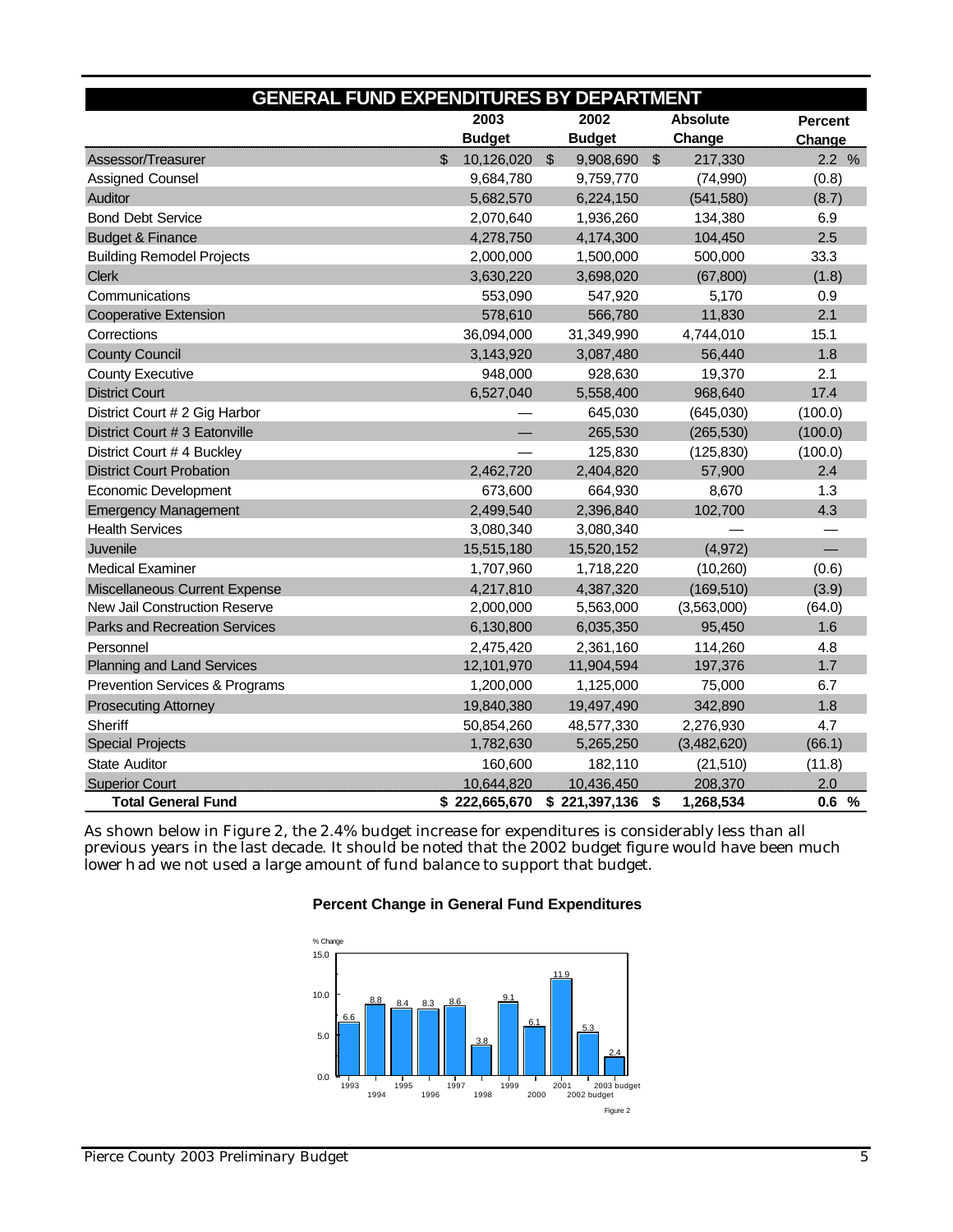# **2003 SERVICE & PROGRAM CHANGES**

The **major** 2003 budget and program changes by functional category and department are listed as follows:

#### **PUBLIC SAFETY AND JUSTICE SERVICES: Sheriff**

- 6 new deputies assigned to the Peninsula patrol (2), South Hill patrol (2), and the Community Support team (2)
- 2 sergeant positions
- 1 detective for the sexual offender registration program
- the deletion of the "Steilacoom contract chief position"

#### **Corrections**

- a full year operating costs for the New Jail, which is scheduled to open this fall
- the inclusion of the debt service costs for the New Jail bond issue (previously budgeted in the Jail Construction Reserve account)
- the deletion of 8 positions due to the previously approved reduction of 1 Pod from the New Jail capacity use schedule

#### **Superior Court**

• County funding for the Breaking The Cycle program

#### **Juvenile**

- the addition of 2 detention officers to reduce overtime and extra hire expenses
- 1 additional accounting assistant for the revenue generating programs

#### **Jail Construction Reserve**

funding for the fifth phase of the Jail financing plan, with the jail debt service now being charged to the Corrections budget

#### **Assigned Counsel**

two positions and extra hire reduced in the Dependency pilot project due to a cutback in State funding

#### **Involuntary Treatment Program**

• Due to a reduced level of state funding, we are scaling back the program and deleting the following staff positions:

Prosecutor – one county attorney

Clerk – one legal assistant position and a reduction in court reporting expenses

Assigned Counsel – 1 attorney and .3 legal assistant

#### **District Court**

• reflects the consolidation of all 4 district courts into one court structure, with the reduction of 4 positions.

#### **District Court Probation**

• the reduction of one work crew chief and related expenses (superior court)

#### **ALL OTHER PROGRAMS & SERVICES:**

#### **Assessor Treasurer**

• the reduction of 8 positions (September 2003) due to the efficiencies from the C.A.T.S. project

#### **P.A.L.S.**

• 7 new staff in the development engineering section and the replacement of the Development Center Information System; funded through proposed fee increases

#### **Council**

the reduction of .5 clerical aide

#### **Special Projects**

the reduction of one research position in the Performance Audit program

#### **Parks and Recreation**

• one new office assistant position at the Sprinker Recreation Center

#### **Building Remodeling Projects**

• an allocation of \$2,000,000 from prior fund balance for building remodeling, especially at the County-City Building

The remaining General Fund departments not mentioned above experienced a largely status-quo budget.

As a cautionary note, the percentage change in a particular budget may not always be a valid indication of the extent to which a department's real inflation adjusted resources are growing (or decreasing) from the prior year. This is often the case because:

- a) Many departments had grants or service contracts in 2002 which are not renewed in 2003, or vice versa.
- b) Several departments have other unique items in 2002 which are not present in 2003 (special election costs, capital equipment purchases, one time projects, etc.).

It is necessary to review each department's situation in some detail to determine what is happening in 2003. I would refer the reader to the "Budget Highlights" section in each departmental budget for a fuller e xplanation of any budgetary changes.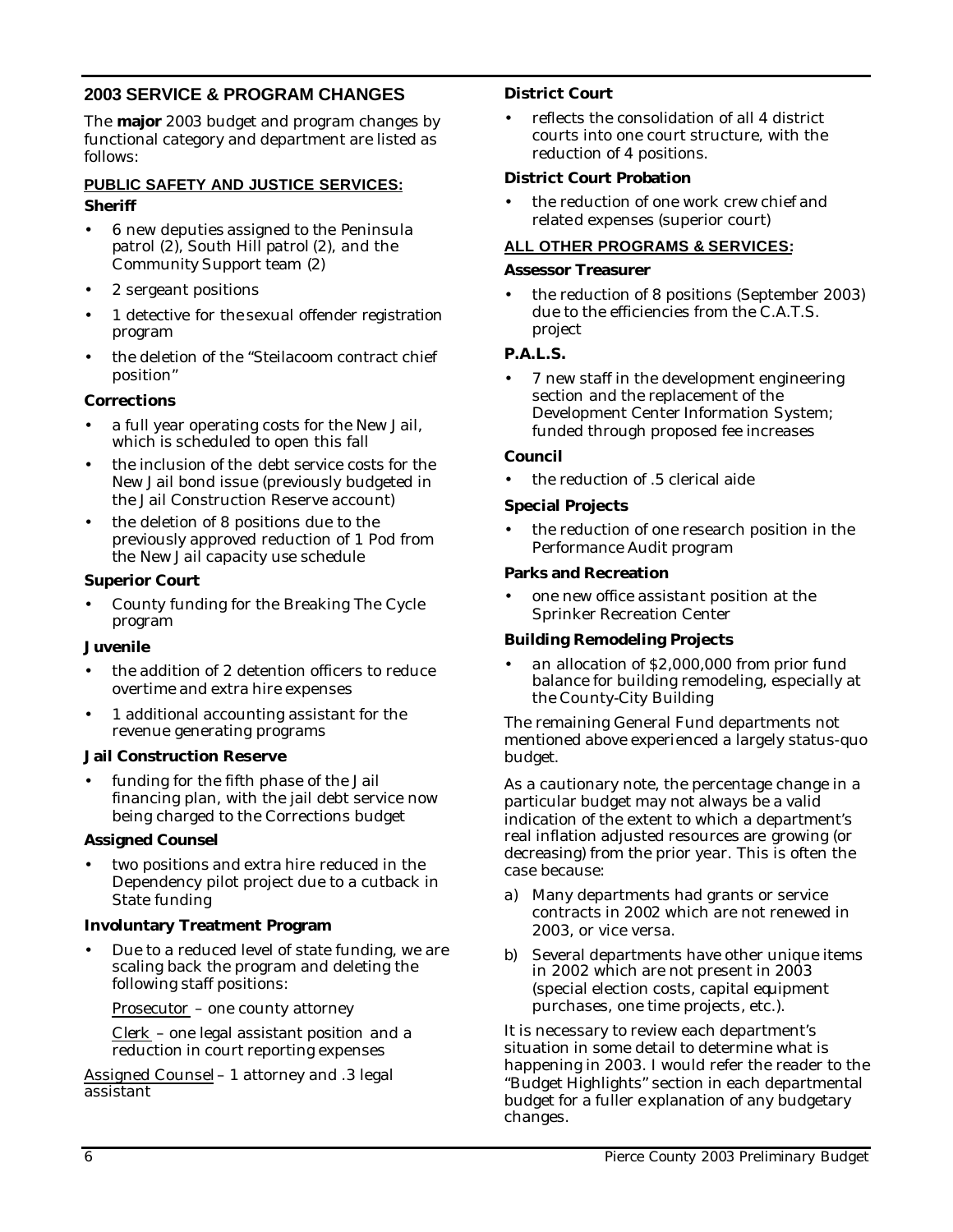# **STAFFING LEVEL CHANGES**

The impact upon staffing levels of the previously described changes on page 6, plus other changes in non-General Fund operations, are summarized below. As the figures indicate, we have made priority adjustments so that our most vital programs could be enhanced where possible.

#### **Staff Decreases:**

| 1) | Council                         | - .5     | Clerical position                                                                                     |
|----|---------------------------------|----------|-------------------------------------------------------------------------------------------------------|
| 2) | District Court                  | $-4.05$  | Court consolidation                                                                                   |
| 3) | Assessor Treasurer              | $-8.0$   | Positions related to CATS (September 2003)                                                            |
| 4) | <b>Information Services</b>     | $-6.0$   | Positions related to CATS (September 2003)                                                            |
| 5) | <b>District Court Probation</b> | $-1.0$   | Work crew chief (Superior Court)                                                                      |
| 6) | Corrections                     | $-8.0$   | Delayed hiring due to phased opening of New Jail                                                      |
| 7) | Prosecutor                      | $-1.0$   | Attorney, involuntary commitment                                                                      |
| 8) | Clerk                           | $-1.0$   | Legal Assistant, involuntary commitment                                                               |
| 9) | Assigned Counsel                | $-3.3$   | Attorney and Paralegal (dependency), one Attorney and .30<br>Legal Assistant (involuntary commitment) |
|    | 10) Performance Audit           | $-1.0$   | Research position                                                                                     |
|    | 11) Radio Communications Fund   | $-1.0$   | Grant funded position ends                                                                            |
|    | 12) Sheriff                     | $-1.0$   | Contract for Steilacoom "chief" expires                                                               |
|    |                                 | $-35.85$ |                                                                                                       |
|    |                                 |          |                                                                                                       |

#### **Staff Increases:**

| 1) P.A.L.S.             | $+7.0$  | Development Engineering staff (funded with new fees)         |
|-------------------------|---------|--------------------------------------------------------------|
| 2) Sheriff              | $+9.0$  | 2 Sergeants, 6 Deputies, 1 Detective                         |
| 3) Parks and Recreation | $+1.0$  | Office Assistant at Sprinker (extra hire issue)              |
| 4) Juvenile             | $+1.0$  | Accounting Assistant (revenue/fee functions)                 |
|                         | $+2.0$  | Detention Officers (extra hire/O.T. issues)                  |
| 5) Information Services | $+1.0$  | Info Technology Specialist (Sheriff - Criminal Justice Fund) |
| 6) Roads Fund           | $+2.0$  | Design Team to keep capital projects on schedule             |
|                         | $+23.0$ |                                                              |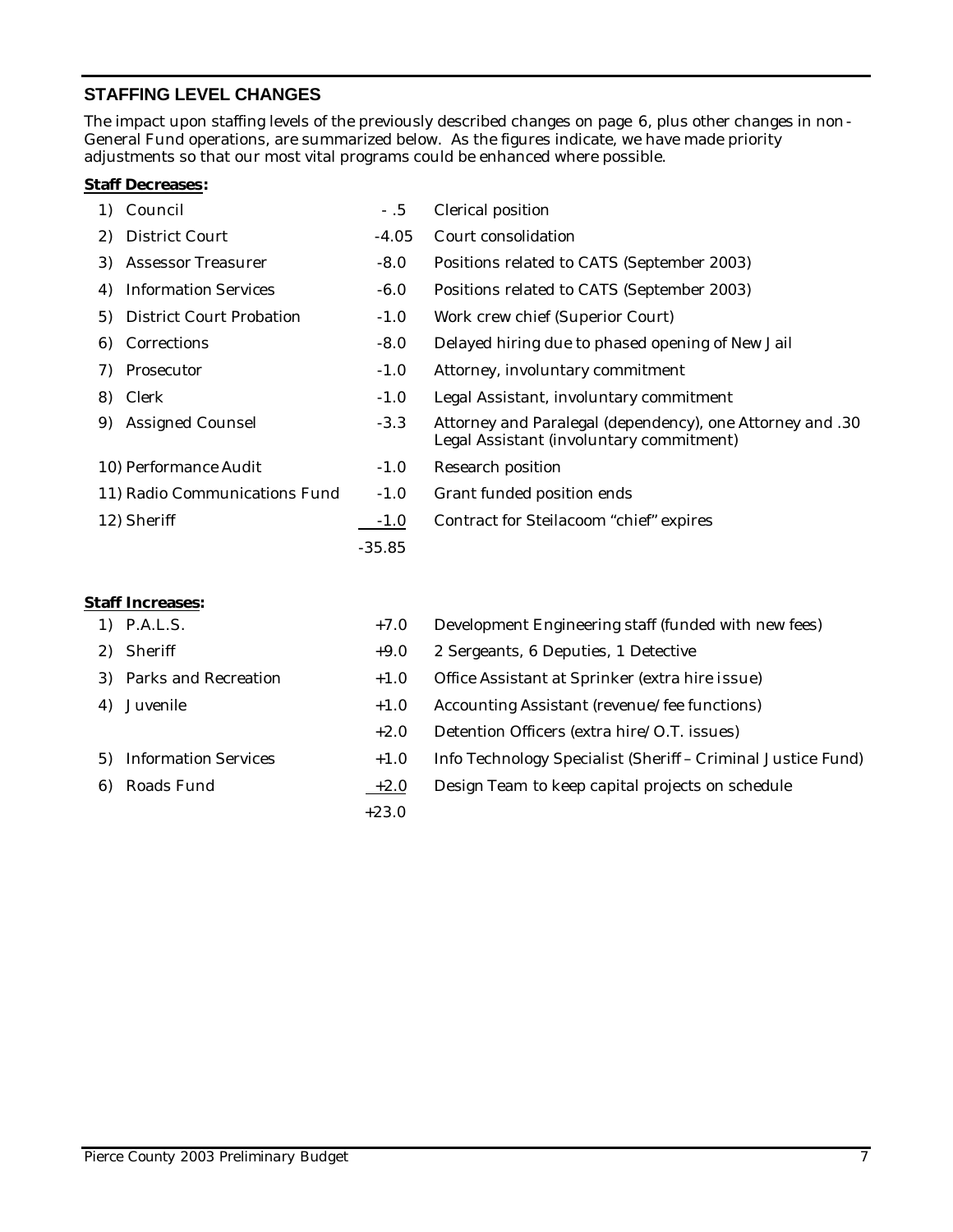# **C. Use of Prior Fund Balance**

Figure 3 and Figure 4 present the actual financial results for the General Fund during the 1992- 2001 period, and the budgeted amounts for 2002- 2003. As indicated in Figure 3, the trend during the last decade has been largely positive. Both a strong economy and prudent fiscal policies have produced favorable financial results. However, in fiscal 2002 we have budgeted a \$6.3 million deficit, most which is for one-time expenses. The proposed 2003 budget also reflects a deficit (\$2.4 million); again for one -time expenses.



**Unreserved General Fund Balance**



If the 2002 actual results match the budget, the General Fund balance will be approximately \$20.3 million at the end of 2002 (see Figure 4). It is the County's policy to maintain a fund balance for emergency and working capital purposes which is between 5% and 8% of the budget. We will still be slightly above that range at the end of fiscal 2002, and exactly at the top of the range at the end of 2003 (as shown in Figure 5).

**Unreserved General Fund Balance as a Percent of the General Fund Budget**



It should be noted that the preceding charts for 2002-2003 represent the budgeted figures. Our late summer projections had indicated that fiscal 2002 actual results were likely to be slightly more positive than budgeted. However, the economy remains weak, and our projections are quite tentative .

# **D. Tax Rates and Assessed Valuations**

The growth in assessed valuation from 2002 to 2003 was approximately \$1.7 billion (3.7%), which is the lowest percentage growth experienced in the last decade . Approximately 80% of this growth is due to new construction, with the remaining 20% due to revaluations of existing properties. Percent changes in Assessed Valuation totals for the last ten years are indicated in Figure 6 below.



**Percent Change in Assessed Valuation**

The 1% revenue growth limitation, coupled with a very small growth in the valuation of existing property, will result in a slight increase in the tax rates, as shown in the following table.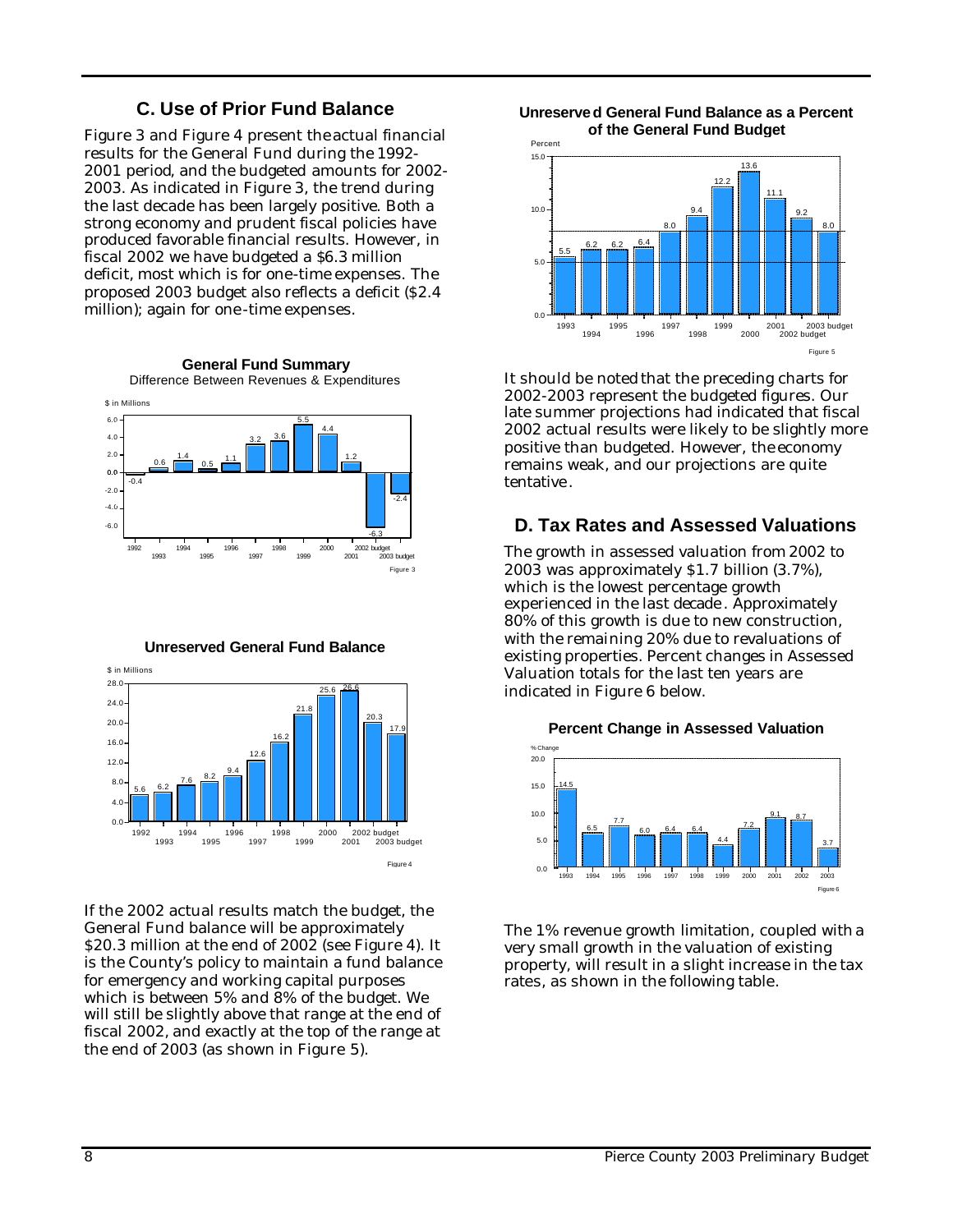| <b>General Tax Rates</b>      |   | 2003   |     | 2002   |
|-------------------------------|---|--------|-----|--------|
| A. General Levy (\$1.80 max.) |   |        |     |        |
| General Fund                  | S | 1.5888 | S   | 1.5842 |
| Veterans Relief               |   | 0.0105 |     | 0.0107 |
| <b>Social Services</b>        |   | 0.0224 |     | 0.0224 |
| <b>Total General Levy</b>     |   | 1.6217 | S   | 1.6173 |
| B. Road Levy (\$2.25 max.)    |   | 2.1655 | \$. | 2.1576 |

Please keep in mind that the County's General Fund share of the total property tax is only 11% of the total. Most of the property tax paid by our citizens is allocated to the State of Washington, Cities and Local Schools.

# **E. Prognosis for Fiscal 2004**

It now appears that the state and local economies are in for a period of uncertainty and, at best, moderate growth over the next 24 months. This will in turn place great pressure on our revenues.

The major service contracts with the new cities (sheriff services, corrections, and road maintenance) will likely be maintained at least through 2004. However, an additional incorporation (Frederickson) is being considered within the next 12 months. The impact of this potential incorporation would be uncertain, but not as significant as was the case with the University Place-Lakewood-Edgewood incorporations in 1995-1996.

It is likely that fiscal 2004, without a major new revenue source provided by the State Legislature, will be worse than fiscal 2003 for the following reasons:

- the impact of I-747 becomes progressively worse with each passing year
- the massive State budget problems will likely result in reduced grants and allocations to local units of government
- state determined pension rates are proposed to be increased in mid 2003, due to the dramatic declines in stock market valuations
- the impact of the New Jail (with the likely opening of an additional cluster) will add to our Corrections Department expenses
- Salary increases are projected to be moderate in 2003 (low C.P.I. for the last twelve months). It is likely that the 2004 C.P.I. will be higher.

# **II. OTHER COUNTY FUNDS**

Many of the County's programs are financed from sources outside of the General Fund. In total, these funds have combined expenditures well in excess of the General Fund budget. However, the

nature of the revenue sources mandate that **these monies can only be used for specific activities**. Hence, they are budgeted and accounted for in separate funds. Summary figures for each fund can be found in the Total Expenditures/Expenses table of the General Overview section.

# **A. Community & Human Services Funds**

The County is a major provider of community and human services through programs funded primarily from state and federal grants, which often vary significantly for each fiscal period. The reduction in **Community Action** is due primarily to fluctuations in the spending allocations from HUD and Welfare to Work grants. The 2003 budget for **Community Development** anticipates a reduction in the federal CDBG allocation. The 2003 budget for the **Housing Repair Program** is significantly less than 2002 due to the fluctuation in the federally funded Supportive Housing and Home Programs.

**Human Services** shows a slight decrease in funding overall, as the Mental Health programs continue to see funding reductions. The **Puget Sound Behavioral Health** fund separately accounts for the community inpatient program which is a service under the Mental Health unit of the Human Services Department. The 2003 Budget reflects an overall decrease due largely to the delay of the remodeling projects.

| <b>Community &amp; Human Services</b> |    |                       |    |                       |  |  |  |  |
|---------------------------------------|----|-----------------------|----|-----------------------|--|--|--|--|
| Fund                                  |    | 2003<br><b>Budget</b> |    | 2002<br><b>Budget</b> |  |  |  |  |
| <b>Community Action</b>               | \$ | 5,353,650             | \$ | 5,736,379             |  |  |  |  |
| <b>Community Development</b>          |    | 6,068,790             |    | 7,408,040             |  |  |  |  |
| <b>Housing Repair Program</b>         |    | 9,962,450             |    | 10,274,536            |  |  |  |  |
| Human Services                        |    | 81,801,630            |    | 83,283,971            |  |  |  |  |
| <b>Puget Sound Behavioral Hith</b>    |    | 15,660,970            |    | 19,949,680            |  |  |  |  |
| Total                                 | S  | 118,847,490           |    | 126,652,606           |  |  |  |  |

It is our belief that the funding from state and federal sources is simply inadequate to finance the service levels which ought to be provided. We are working with state and federal agencies in an attempt to increase the funding levels, and it is possible that additional grant monies will be secured in 2003. However, even these potential new grants will probably be insufficient to cope with many of the human service needs in Pierce County.

Even though most of the funding for these human and community service programs comes from state and federal grants, the General Fund and other locally generated revenues still provide a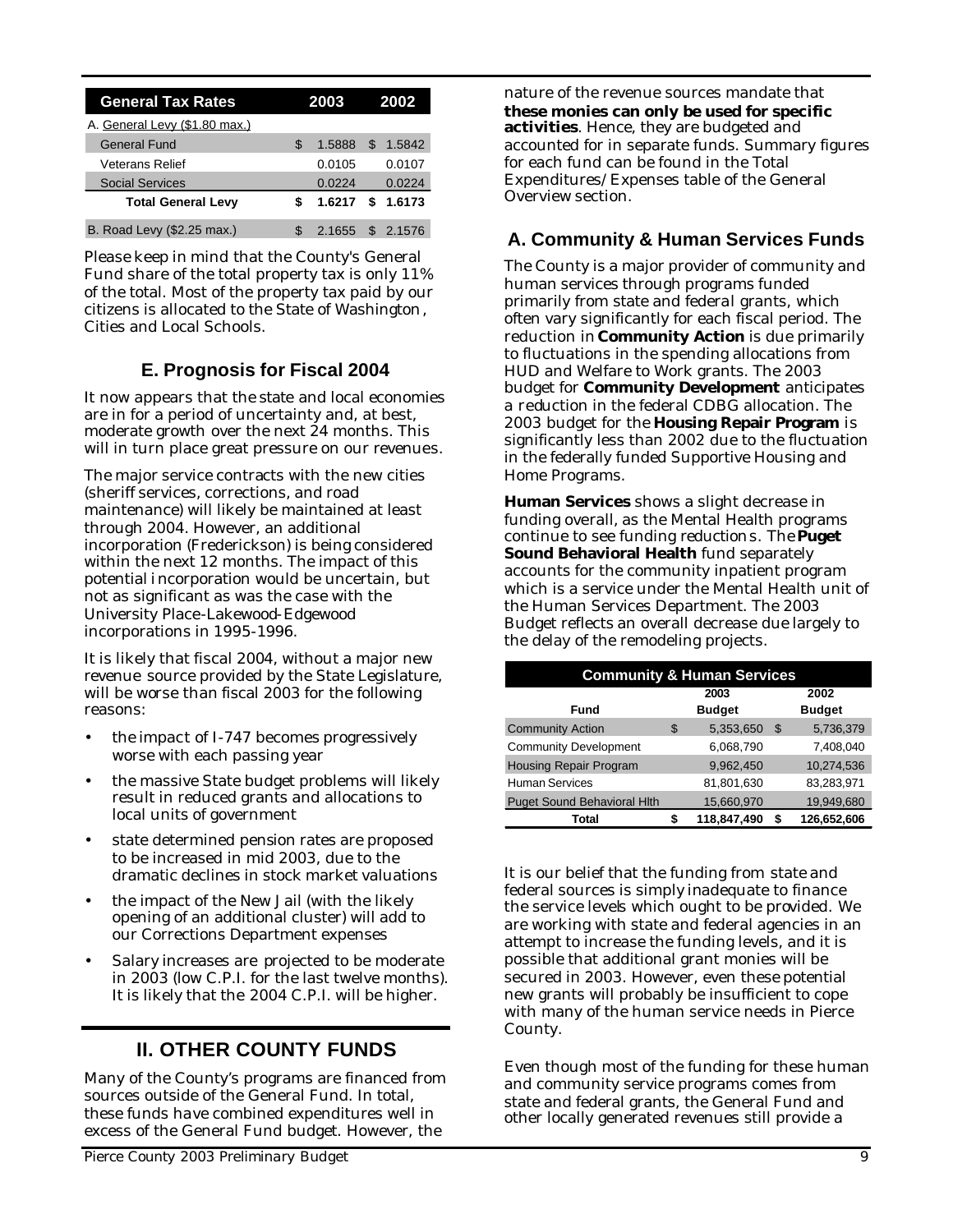sizeable contribution, as indicated in the following table. In addition, many of the General Fund dollars allocated to the Health Department will in turn be budgeted for social and human services.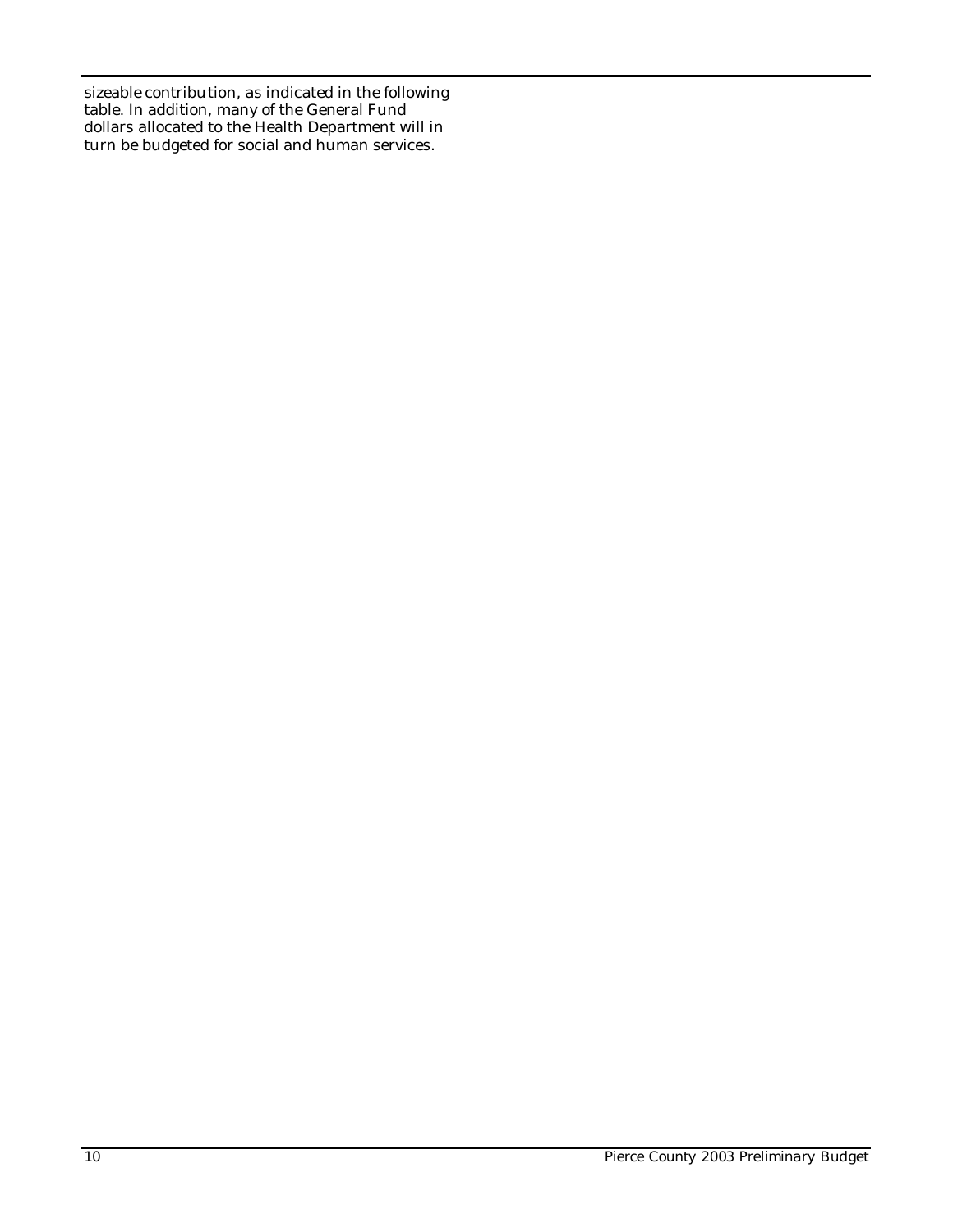| Breast Cancer Awareness Center 23,040                                |             |
|----------------------------------------------------------------------|-------------|
|                                                                      |             |
| Community Action Grant Match 75,000                                  |             |
| Day Care Referral Program 20,270                                     |             |
| Domestic Violence Commission 79,250                                  |             |
|                                                                      |             |
| Emergency Food Network 12,900                                        |             |
| Family Counseling Services 3,460                                     |             |
| Involuntary Commitment Program 98,000                                |             |
| Mental Health Services in the<br>Corrections operations 628,470      |             |
| Pierce County Alliance - CRESTOS  8,290                              |             |
|                                                                      |             |
| Sexual Assault - Allenmore  10,140                                   |             |
| Social Service Programs (earmarked<br>property taxes)1,046,000       |             |
| Social Service (substance abuse<br>program from liquor taxes) 21,500 |             |
|                                                                      |             |
|                                                                      | \$2,326,100 |
|                                                                      |             |

# **B. County Road Funds**

The County Road activities are actually divided into two separate funds - one for Maintenance and the other for Construction projects. The **Maintenance Fund** provides for all the administrative, general engineering, and roadway maintenance activities, and is budgeted above the 2002 level. This budget level will provide for a moderate increase in maintenance activity, and includes monies for new facilities and capital projects.

| <b>Road Maintenance Expenditures</b> |     |            |
|--------------------------------------|-----|------------|
| 1997 Actual                          | \$  | 43,956,810 |
| 1998 Actual                          | \$. | 41,540,239 |
| 1999 Actual                          | \$. | 43,414,053 |
| 2000 Actual                          | \$. | 47,104,468 |
| 2001 Actual                          | \$. | 44,290,866 |
| 2002 Budget                          | \$  | 54,116,410 |
| 2003 Budget                          | ፍ   | 59,328,570 |

The **Roads Construction** fund is budgeted at a total of \$51.6 million in 2003, which is well above actual prior year expenses. This budget will

provide for a strong road construction and improvement program next year.

# **C. Enterprise Funds**

The County operates six enterprise funds, so named because they function as business enterprises which charge their customers for the services provided. These funds are **Sewer Utilities, Golf Courses, Solid Waste, Airport**, **Ferry Services** and **Water Utility** funds.

The comparative budget figures for both 2003 and 2002 are as follows:

| <b>Enterprise Funds</b> |   |               |  |               |            |  |  |  |  |
|-------------------------|---|---------------|--|---------------|------------|--|--|--|--|
| 2003<br>2002<br>%       |   |               |  |               |            |  |  |  |  |
| Fund                    |   | <b>Budget</b> |  | <b>Budget</b> | Change     |  |  |  |  |
| <b>Sewer Utility</b>    | S | 85,221,620    |  | \$101,611,260 | $(16.1)\%$ |  |  |  |  |
| <b>Golf Courses</b>     |   | 1,079,310     |  | 1,229,950     | $(12.2)\%$ |  |  |  |  |
| Airport                 |   | 583,880       |  | 1,034,770     | $(43.6)\%$ |  |  |  |  |
| Solid Waste Mgmt        |   | 5,664,540     |  | 5,589,840     | 1.3%       |  |  |  |  |
| <b>Ferry Services</b>   |   | 2,615,250     |  | 2,507,520     | 4.3 %      |  |  |  |  |
| <b>Water Utility</b>    |   | 426,490       |  | 432,880       | (1.5)%     |  |  |  |  |

**Major** Budget changes are due to:

- The decrease in the **Sewer Utility** is due to a reduction in the capital construction program.
- The **Golf Courses** fund decrease resulted from a lower budget for capital and facility improvements in fiscal 2003.
- The large decrease in the 2003 **Airport** fund is also due to a lower allocation for capital and repair items.

We are proposing fee increases for the Golf Courses, the Airport, and Solid Waste landfill fees.

# **D. Internal Service Funds**

Internal Service Fund operations provide services, supplies, and equipment to other County departments, which pay for these services through various billing systems. In essence, these funds operate under the enterprise fund business model, except that their customers are other County departments. The long-range goal is to establish rates which will pay all operating and capital costs, and to insure that the General Fund does not need to subsidize these activities.

The following summarizes any **significant** changes in the 2003 budgets:

**Equipment Services** Fund – the increase results from scheduled vehicle replacements, and the request for new additions to the fleet.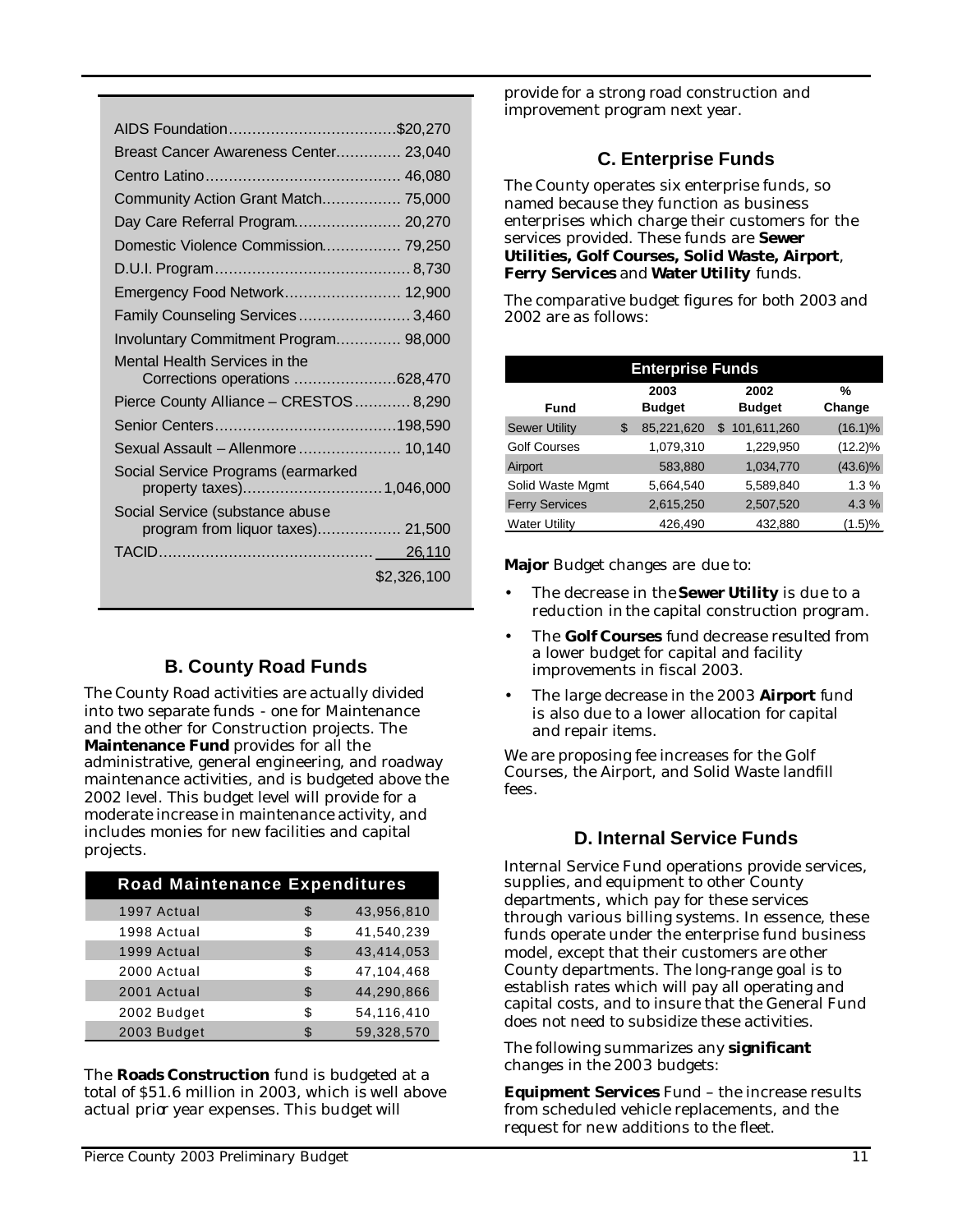**Facilities Maintenance** Fund **–** reflects a significant increase due to the full year facility maintenance expenses at the New Jail.

**Information Services** – reflects the reduction of 6 positions due to the projected efficiencies from the new C.A.T.S. program.

**Fleet Rental Fund** – reflects an increase for both replacement vehicles and the vehicle purchase costs for the new Sheriff's department staff.

# **Self-Insurance** and **Workers Compensation**

funds reflect sharp increases in 2003 based upon claims experience in the 2000-2002 period.

Many of these internal service funds will rely upon prior fund balance in order to support their 2003 budgets. This results from both the scheduled replacement of capital assets using depreciation reserves, and our desire to keep charges to other funds (especially the General Fund) to a minimum.

# **E. Special Revenue & Other Funds**

The remaining County Funds have been established by state law or county ordinance to separately record the revenues and expenditures associated with specific programs. The most important 2003 budget highlights are:

- 1) The **Conservation Futures** fund reflects a very large land acquisition program.
- 2) The **Imaging System** fund contains major allocations to preserve the oldest records in the Auditor's Office, image the "property cards" in the Assessor's office, and complete an imaging project for official county records in the Executive's Office.
- 3) The **Parks Sales Tax/Parks Construction** funds contain significant amounts for the construction of new park and recreational facilities.
- 4) **911 System Fund** includes major allocations for technology improvements.

# **III. UNRESOLVED ISSUES**

Most issues are resolved during the budget preparation and adoption process. However, there are usually several issues which will "play-out" later once the new year is underway, and as developments unfold or new information becomes available. This budget is not unusual in that respect. We have several issues that are still in their formative stages, and which will need a resolution, and perhaps additional funding, in 2003.

**Office Space/Courtrooms** — we will be renting at least 160,000 sq. ft. of office space and 40,000 sq. ft. of storage space next year, at an estimated cost in excess of \$2,000,000. This problem becomes more acute each year, and needs to be addressed in the near future. A more immediate space problem concerns the Superior Court, which needs additional courtrooms, judges chambers, and space for support staff. That need is likely to grow in the next several years.

**Medical Insurance** — preliminary rate quotes for medical insurance are well in excess of what is budgeted, and what we can reasonably afford. Medical premiums have increased 50% in the last four years, and such increases are not financially sustainable. We are in the process of analyzing alternative proposals which we hope will maintain our basic benefit program at rates that are affordable.

**Endangered Species Act** — the County's responsibilities under the Endangered Species Act are still unfolding, and subject to a future series of federal and state guidelines, plan approvals, and locally adopted regulations and practices. We have already budgeted significant monies to fund our participation in this process, to assist in the generation of the necessary regulations and plans, and to finance several capital improvements. It is uncertain whether additional allocations may be required to fully comply with all that will be eventually mandated by this Act.

**Emergency Operations Center/Emergency Communications Sales Tax** — both the Executive and Council feel that the current location of the emergency operation center in the basement of the County-City Building is inappropriate. It is our plan to partner with the City of Tacoma (and perhaps other jurisdictions) to co-locate a permanent joint site. We are also involved in coordinating a series of meetings with local emergency communications entities (county, cities, and fire districts) to determine the needs that exist in this area and the prospects for financing those needs and the E.O.C. through the .1% sales tax approved by the State legislation last year. It is likely that this measure will be placed before the electorate in 2003; perhaps as early as March.

**Union Negotiations** — many of our union contracts expire at the end of this year. If the eventual settlement is beyond the amounts included in the budget, further budget adjustments may be necessary.